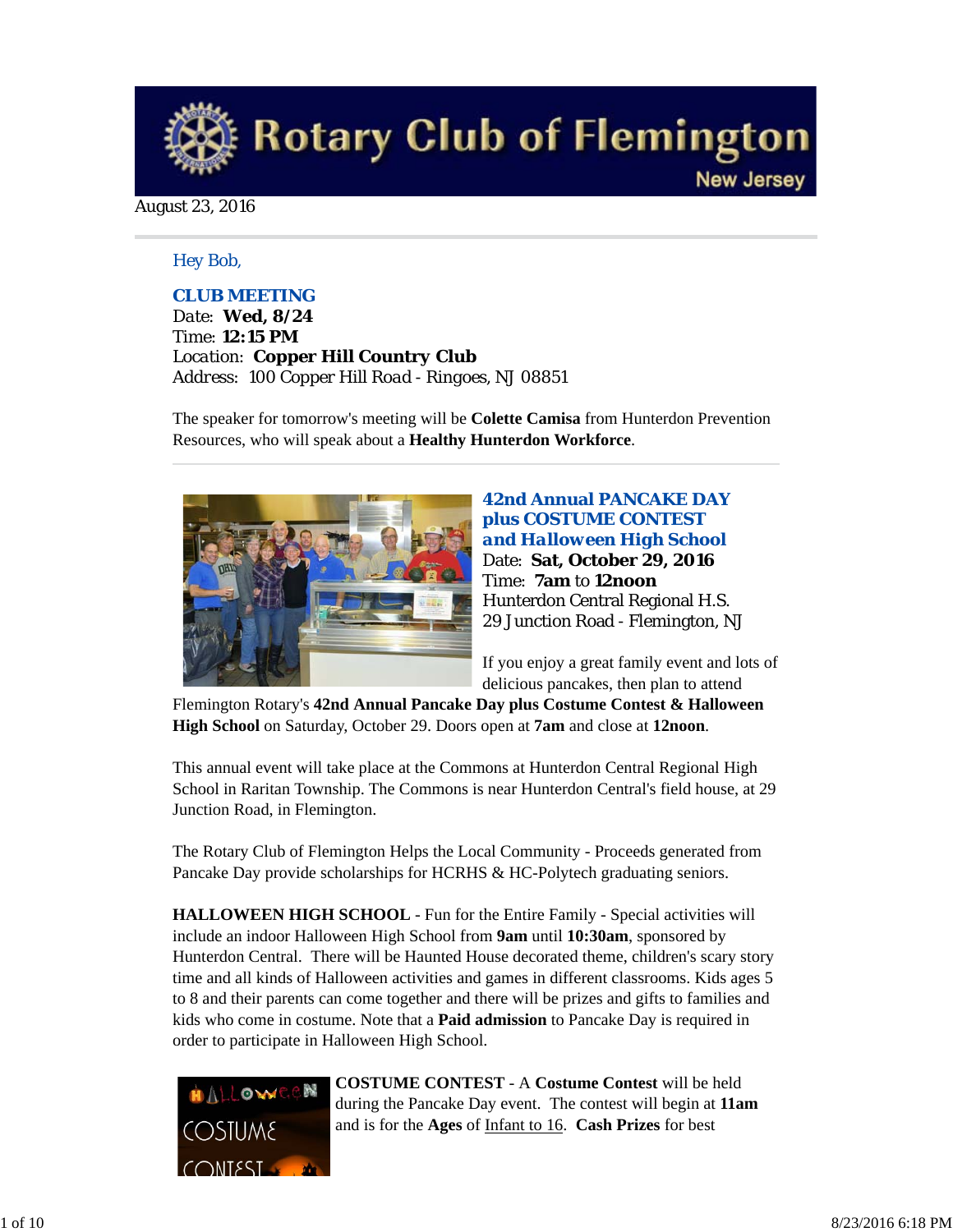

costumes as selected by the judges! Note that a **Paid admission** to Pancake Day is required in order to participate in the Costume Contest. The categories for the costume contest are:

- **SCARRIEST** costume.
- **SUPER HERO** costume.
- **ANIMAL** costume.
- **FUNNIEST** costume.
- **PRINCESS** costume.
- **FAMOUS PERSON** costume.

**DELICIOUS PANCAKES and more** - Rotary will have delicious Buttermilk Pancakes for all ages to enjoy from **7am** to **12noon**! And, in addition to the flapjacks, sausage, juice, coffee & tea, there will also be a bake sale. The bake sale will offer a broad selection of cookies, cakes, pies and pastries prepared by Rotary members and their families.

**EVENT TICKETS** - Pancake Day tickets are available in advance from Rotary Club of Flemington members, or at the door. Enjoy as much as you can eat  $&$  drink! This includes pancakes, sausages, butter, syrup, coffee, tea, juice and milk. Cost is only \$8.00 for adults; \$5.00 for children ages 5 - 11; Children under 5 are free. Ticket cost includes admission to the Costume Contest, any special exhibits & Halloween High School.

**OPTIONAL FOOD PANTRY DONATIONS** - We will gladly accept non-perishable food donations, which will be distributed to the local food pantries. The Rotary Club of Flemington would like to thank the generosity of the many local community businesses who help make the event possible.

For more info, goto www.FlemingtonRotaryNJ.org or contact Event Chair, Lynn Hyman at 908-304-4199 or by email at lynnjim5@verizon.net



Thanks to the **Hunterdon Healthcare System** for being our **Primary Event Sponsor**!



# *The BAKE SALE at Pancake Day* **Saturday, October 29, 2016**

Terry Martin wanted to let you know that the **BAKE SALE** will take place during our Annual Pancake Day event from 7am to 12noon on Sat, October 29 at the HCRHS Commons.

All Rotarians are requested to bring a baked item to

the event. Or if you prefer, you could donate \$10 instead and Terry Martin will gladly purchase items on your behalf.

Baked items can be dropped off on Friday night (10/28) between 6-7pm at the HCRHS Commons OR on Saturday Morning (10/29) by 7:00 am. If everyone made or donated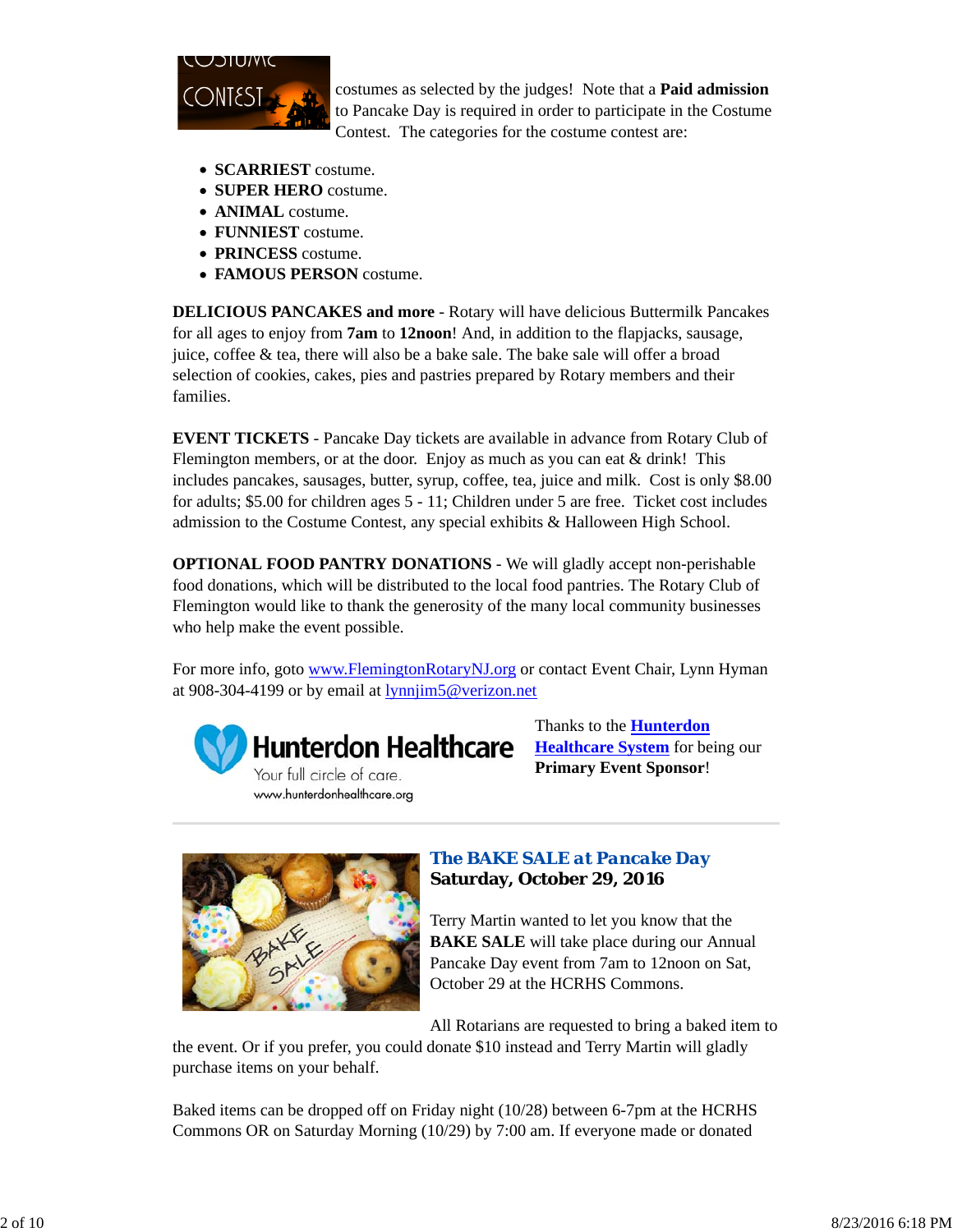something, we could make an extra \$300.00. Thanks in advance for your support!!! If you have any questions, please CLICK HERE to email Terry Martin.



*Rotary Club of Princeton 2nd Annual WINE TASTING EVENT* **September 13, 2016 Hopewell Valley Vineyards** 46 Yard Road - Pennington, NJ \$75 per Person

**Click Here** to download a PDF of the event flyer for the Princeton Rotary Club's annual Wine Tasting event at Hopewell Valley Vineyards.

View the flyer for additional information.



*35th Annual Rotary District 7510 VOCATIONAL ASSEMBLY* **Wed, October 5, 2016** Pines Manor - Edison, NJ

The annual Vocation Assembly will be held on Wednesday, October 5th at the Pines Manor in

Edison.

Our District is looking for advertisers for the event. If you are interested in placing an advertisement, **Click Here** to download a PDF of the sponsorship form. Ad prices start at \$75 for a business card. Refer to the flyer for additional information.



#### *Flemington Rotary Donates \$1800 to Animal Alliance* **Wed, 8/10/2016**

At their Wednesday, August 10th club meeting, the Rotary Club of Flemington presented an **\$1800** donation check to **Animal Alliance**.

The proceeds were raised by Flemington Rotary's "Bark in the Park" Dog Walk event that was held on Sunday, June 12th at the Boro

Park in Flemington.

Pictured from left to right are **Ann Trinkle**, Founder & Executive Director of Animal Alliance and **Lynn Hyman**, Past-President of Flemington Rotary. Thanks to Herb Bohler for taking the photo. Not pictured is Jim Davidson, event chair of the Dog Walk.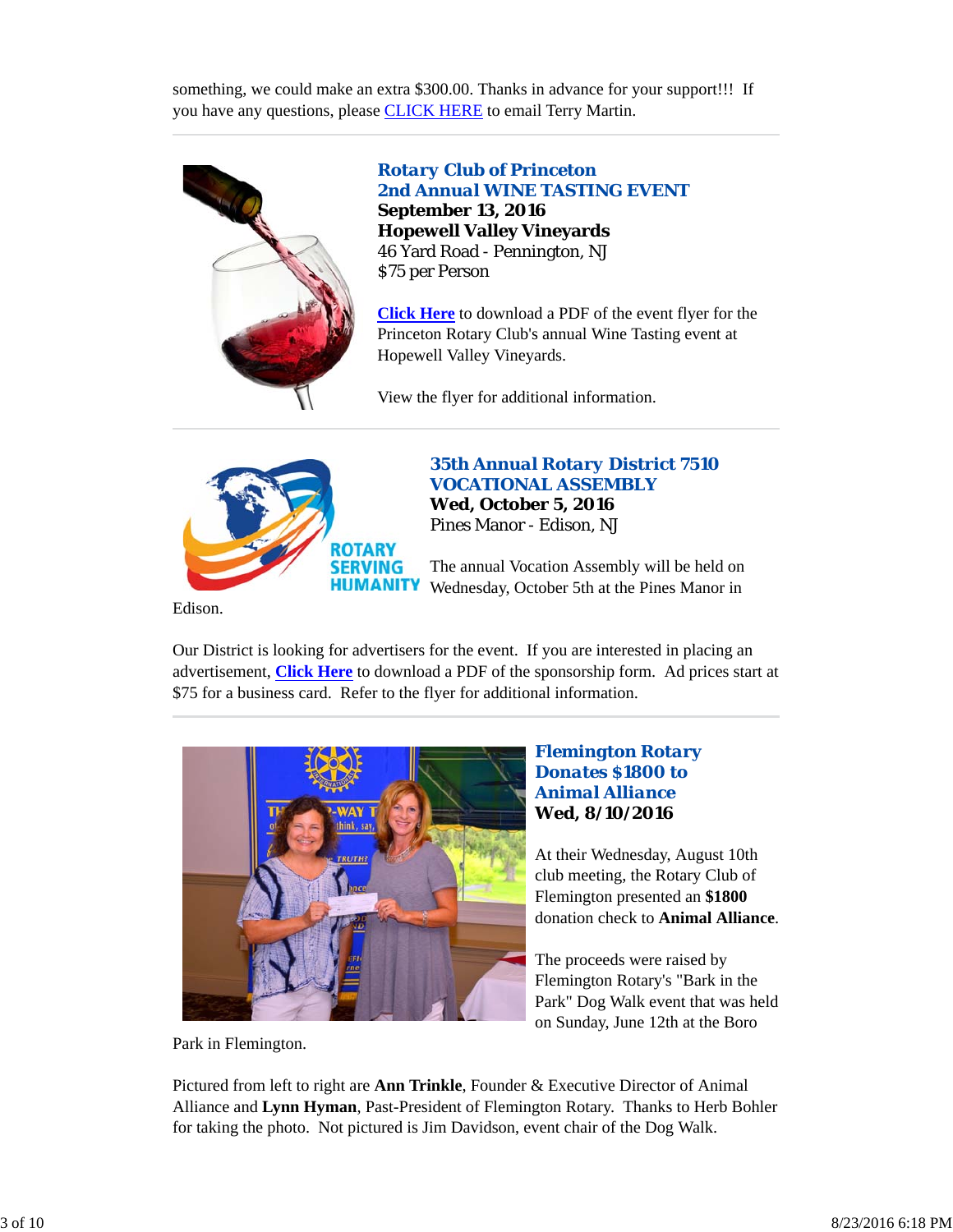# *Hunterdon Central Regional High School WORKPLACE READINESS Presentation* From **Wed, 8/10/2016**

At the Wednesday, August 10th Flemington Rotary Meeting, our speaker was **Michelle Murphy**, who is a **Workplace Readiness Teacher** from the Hunterdon Central Regional High School.

Michelle was very happy to speak to everyone, but was not able to fully share her presentation due to technical difficulties. Therefore, she emailed us a PDF copy of the presentation so everyone could see it on their own.

**CLICK HERE** to download and view a PDF of Michelle's presentation on Workplace Readiness.



Click Photo to see a larger image

## *Rotary Club of Aberdeen, MD* **Raffling a 2016 Jeep Wrangler 4x4 Raffle Drawing on 9/12/2016**

Bob Burgard, current Club President for the Aberdeen Rotary Club, wanted to pass along this information.

The Aberdeen Rotary Club (ARC) is raffling a **2016 Jeep Wrangler Unlimited Sport**

**4X4**. Only 2000 Tickets will be sold at **\$50.00 each**. The drawing will be held at the Annual ARC Golf Outing on September 12, 2016.

In addition to the Jeep, there is a second prize of \$1,000 and a third prize of a \$250 Gift Certificate to Saxon's Jewelers in Harford County, MD.

Aberdeen Rotary Club is anticipating significant support for the Harford County Boys and Girls Club and Local Scholarships that are budgeted for over \$50,000.

The Aberdeen Rotary Charities is a 501c3. Tax deductible contributions are in reference to EIN# 90-0752980.

If you have any questions, contact Bob Burgard as follows: Cel(908) 528-4073 (or) Office(908) 751-1223.

410-838-6257 is a Call Center that forwards the call to raffle coordinator.



#### *The Flemington Rotary MEMBER DIRECTORY Is Updated on the Website*

A PDF copy of the Club Directory kept on the club website, located on the password protected "**Members**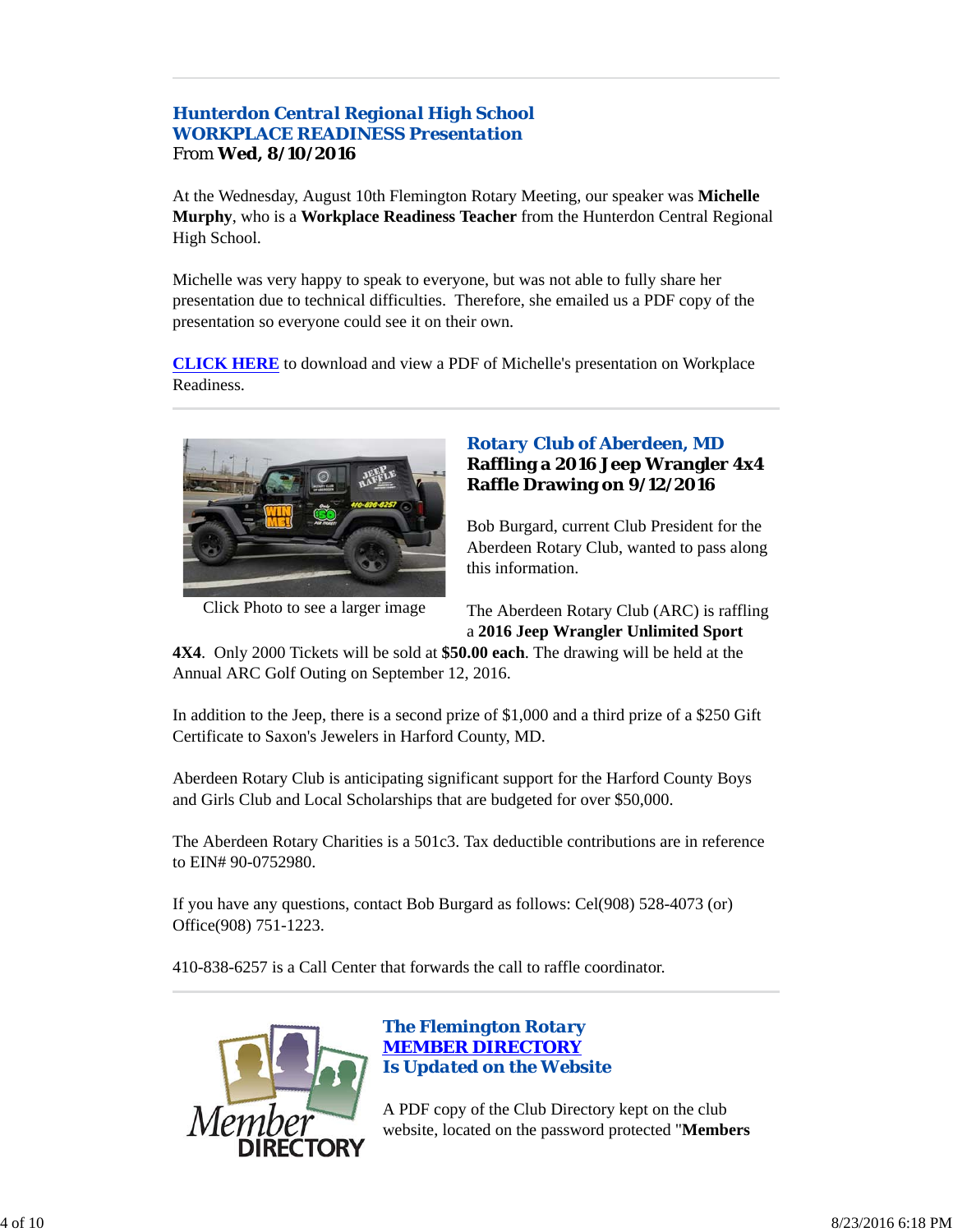# "DIRECTORY

**Only**" page. To access this, simply goto **www.FlemingtonRotaryNJ.org** and click on "Members Only" in the upper left. The page is password protected. If you do not have the password, simply email us and request it.

If you see any updates that need to be made (a change of address, email, phone number, something is not listed correctly, etc.), please email Sandy Clark and request any changes to be made. **Click Here** to generate an email to Sandy.

# *SPEAKERS & PROGRAMS BEING SOUGHT*



**Click here** to generate an email directly to Mick.



## *HUNTERDON COUNTY CHAMBER OF COMMERCE*

As you know, the Rotary Club of Flemington is a member of the H.C. Chamber of Commerce. This enables all Rotarians the ability to attend a Chamber function as a "member". If someone asks you what your business is, you would explain that you are a member representing the Rotary Club of Flemington. **Click Here** to visit the Chamber website for a listing of upcoming events.



#### *Jersey Talk Radio - Internet Radio "THE ROTARY HOUR"* **Tuesdays** from **5pm to 6pm**

PDG Megan Jones-Holt is the host of "The Rotary Hour" on the

"Jersey Talk Radio" internet radio station. She is always looking for guests to have on the show. If you are intersted, please get in touch with Megan at (908)894-4590 or **mjonesholt@gmail.com**.

**Click Here** to listen to the Internet Radio station from your PC, smart phone, mobile device, etc.

#### *ROTARY DISTRICT 7510 NEWS*

**Click Here** to read the current news from our Rotary District 7510.

# *UPCOMING DATES TO NOTE:*

Wed, 8/24: Colette Camisa from Hunterdon Prevention Resources to speak about a Healthy Hunterdon Workforce Wed, 8/31: Dana Gooditis: Operation Jersey Cares.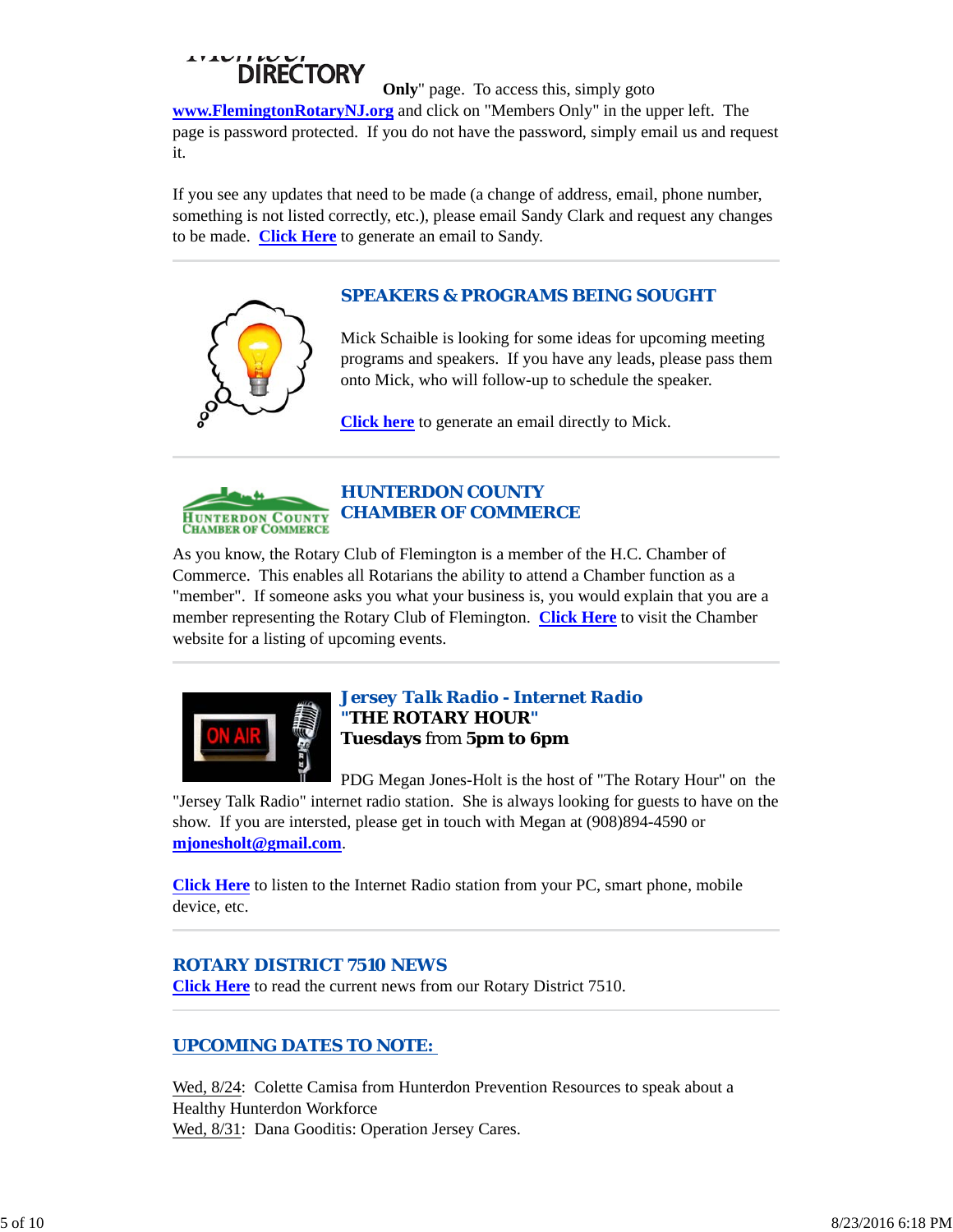Wed, 10/12: District Governor Official Visit (DG Charles Minton)

**Next RCOF Board Meeting**: To Be Announced. (Held bi-monthly). **Next Membership Meeting**: Wed, 8/10/2016 at 1:30 PM (Usually the 2<sup>nd</sup> Wed).

# **Upcoming RCOF Club Events, Fundraisers, Fellowship Events, Etc**.:

To Be Announced:

#### **Rotary District 7510 Events & Functions:**

Wed, 10/5: NJ State Vocational Assembly Mon, 11/14: Eat, Drink & Share at 6:00pm (The Pines Manor, Route 27 & Talmadge Road - Edison, NJ) 3/2/17: President-Elect Training Seminar (PETS 1) 3/23 to 3/25/17: President-Elect Training Seminar (PETS 2) 5/5 to 5/7/17: District Conference at the Shawnee Inn 6/10 to 6/14/17: Rotary International Convention in Atlanta, Georgia

#### *COMMITTEE LIST:*

**Click Here** to download the listing of all current Club Committee's and its members.

#### *"MEMBERS ONLY" WEBSITE:*

#### **Click Here for the Members Only section of the website to find:**

- 1) The "Membership Proposal Form" to propose a new member.
- 2) New Member Information.
- 3) An Online Copy of the Club Membership Directory.
- 4) A Link to All Photos Albums of the Club.

#### *ROTARY WEBSITE LINKS:*

Rotary International: **www.Rotary.org** Rotary District 7510: **www.RotaryNJ.org**

#### *NEARBY ROTARY CLUB MEETINGS:*

As A Rotarian, you are Welcome to attend a Rotary Club meeting anywhere in the world. Click here for the Rotary Club Locator App. Or see below for some local meetings:

#### Mondays

**Lambertville/New Hope** (6:30 pm) - Lambertville Station Restaurant; 11 Bridge Street, Lambertville NJ 08530

**Piscataway** (12:15 pm) - Radisson Hotel; 21 Kingsbridge Road, Piscataway, NJ 08854

#### Tuesdays

**Whitehouse** (12:15 pm) - Max's 22; 456 Route 22 West, Whitehouse Station, NJ 08889 **Princeton** (12:15 pm) - The Nassau Club; 6 Mercer Street, Princeton, NJ 08540 **Bridgewater-Bound Brook** (12:15 pm) - Arbor Glenn; 100 Monroe St, Bridgewater 08807

#### Wednesdays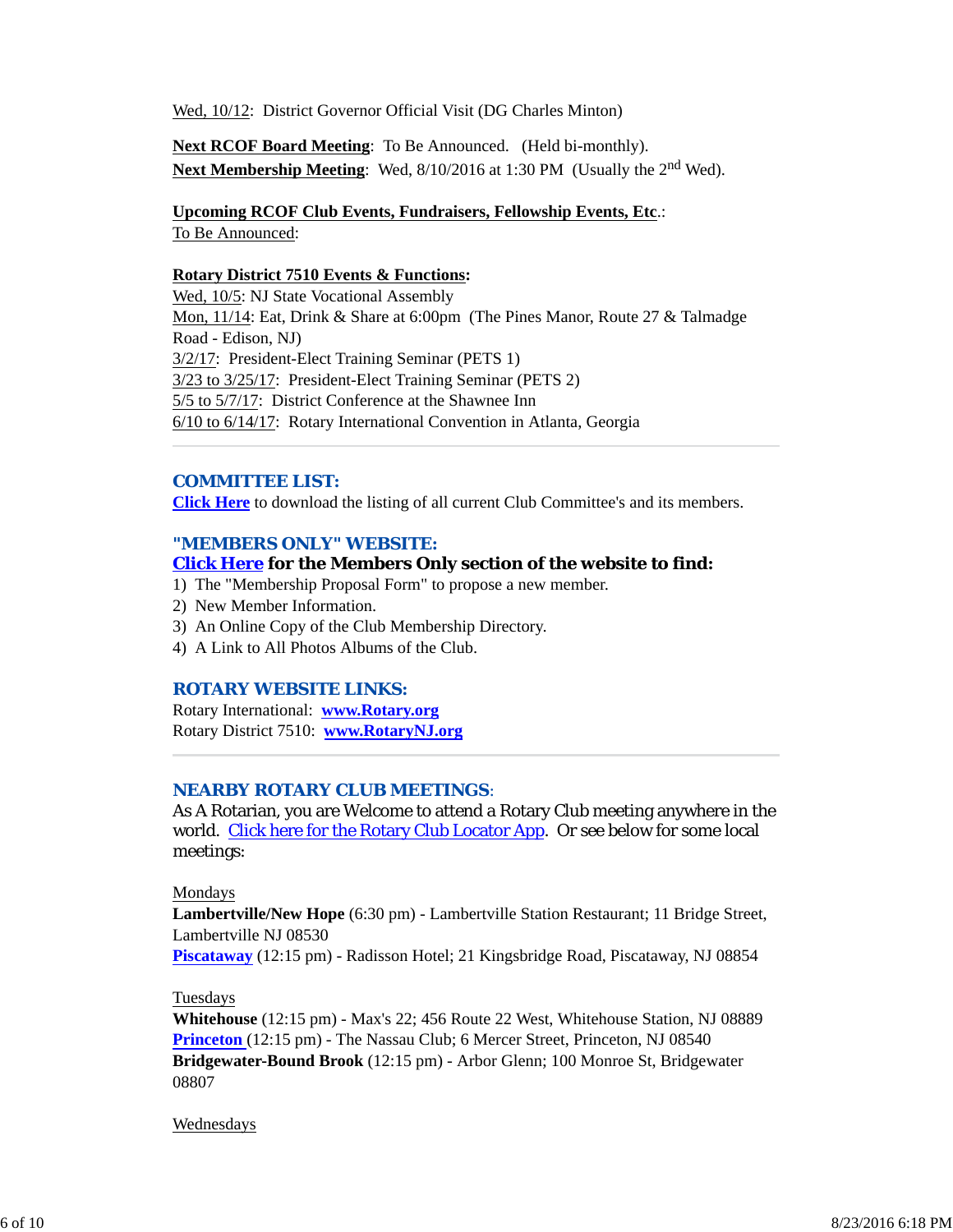**Branchburg Township** (7:30 am): Stoney Brook Grille; 1285 Route 28, North Branch, NJ 08876

**Flemington** (12:15pm): Copper Hill Country Club; 100 Copper Hill Road, Ringoes, NJ 08851

**Hillsborough Township** (6:15 pm): Pheasant's Landing; 311 Amwell Road (Rt. 514), Hillsborough, NJ 08844

#### Thursdays

**Clinton Sunrise** (7:30 am): Clinton Fire Department; New Street, Clinton, NJ 08809 **Somerville/Bridgewater** (12:15 pm): Bridgewater Manor; 1251 US Highway 202/206, Bridgewater, NJ 08807

**Trenton** (12:15 pm): Freddie's Tavern; 12 Railroad Avenue, West Trenton, NJ 08628

#### Fridays

**North Hunterdon** (12:15 pm): Beaver Brook County Club; 25 County Club Drive, Annandale, NJ 08801

**Princeton Corridor** (12:15pm): Hyatt Regency; 102 Carnegie Center, Rt. 1 North, Princeton, NJ 08540

eClub

**Rotary eClub of Hunterdon Horizon**: View website for meetings or online makeups.

RI President's Call for Action in **2016-2017**: **"Rotary Serving Humanity"**

# **Rotary Club of Flemington - Our 93rd Year**

Founded October 3, 1923 \* Charter #1529 \* District 7510

| Club President                                             | <b>Daniel James "D.J." Wright</b>                 |  |
|------------------------------------------------------------|---------------------------------------------------|--|
| President-Elect                                            | <b>Kim Metz</b>                                   |  |
| Secretary                                                  | <b>Karen Widico</b>                               |  |
| Treasurer, General                                         | <b>Bob Newland</b>                                |  |
| Treasurer, Lunch                                           | <b>Lynn Hyman</b>                                 |  |
| <b>Board Member</b>                                        | Mick Schaible (immediate Past-President)          |  |
| <b>Board Member</b>                                        | <b>Sandy Clark</b>                                |  |
| <b>Board Member</b>                                        | <b>Joe Ziegler</b>                                |  |
| Sergeant-at-Arms                                           | <b>Ken Skowronek</b>                              |  |
| R.I. President                                             | <b>John F. Germ</b> (Chattanooga, Tennessee, USA) |  |
| District Governor (DG)                                     | <b>Charles Minton</b> (Union, NJ)                 |  |
| District Governor Elect (DGE)                              | Bob Zeglarski (Roselle-Rosselle Park)             |  |
| District Governor Nomimee (DGN)                            | <b>John Shockley</b> (Hillsborough)               |  |
| <b>Assistant District Governor (ADG)</b>                   | <b>Albert Varga</b> (Lambertville-New Hope)       |  |
| Club Meetings: Wednesday 12:15 nm Conner Hill Country Club |                                                   |  |

Club Meetings: **Wednesday, 12:15 pm, Copper** 100 Copper Hill Road, Ringoes 08551



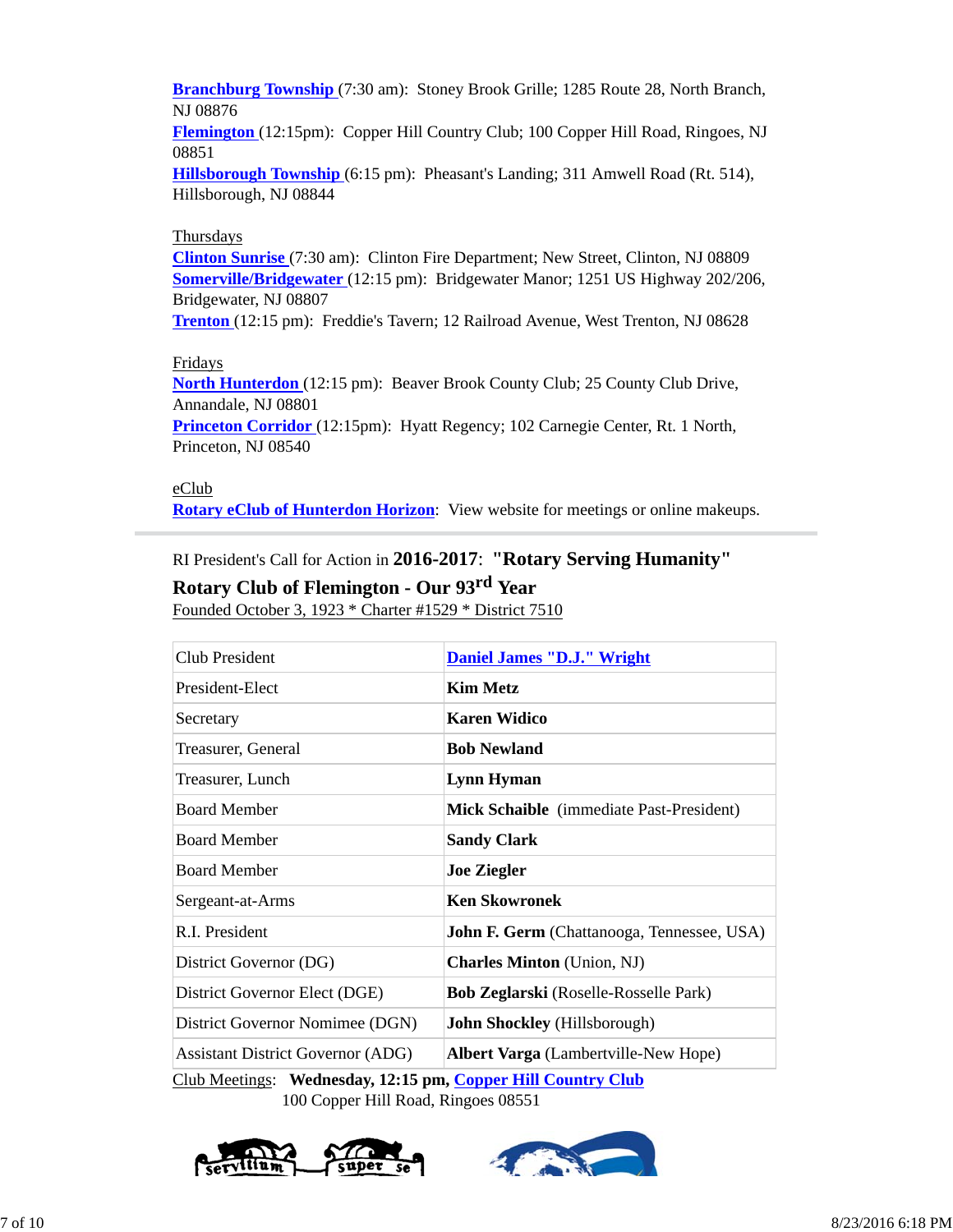

*MISSION STATEMENT*: The mission of Rotary International is to assist and guide Rotarians and Rotary clubs to accomplish the Object of Rotary to ensure Rotary's continuing relevance and to help build a better world, emphasizing service activities by individuals and groups that enhance the quality of life and human dignity, encouraging high ethical standards, and creating greater understanding among all people to advance the search for peace in the world.

**THE OBJECT OF ROTARY:** The object of Rotary is to encourage and foster the ideal of service as a basis of worthy enterprise and, in particular, to encourage and foster:

**1st**: The development of acquaintance as an opportunity for service;

**2nd**: High ethical standards in business and professions, the recognition of the worthiness of all useful occupations, and the dignifying of each Rotarian's occupation as an opportunity to serve society;

**3rd**: The application of the ideal of service in each Rotarian's personal, business and community life;

**4th**: The advancement of international understanding, goodwill, and peace through a world fellowship of business and professional persons united in the ideal of service.

**THE 4-WAY TEST:** "Of the things we think, say or do:

- **1st**: Is it the Truth?
- 2<sup>nd</sup>: Is it Fair to all concerned?
- **3rd**: Will it build goodwill and better friendships?
- **4th**: Will it be beneficial to all concerned?"

#### *ROTARY's AVENUE'S OF SERVICE*:

**1)** Through **Club Service**, we have fun, build lasting friendships, and make sure that our club runs well.

**2)** Through **Vocational Service**, we volunteer our professional skills to serve others and promote integrity in everything we do.

**3)** Through **Community Service**, we address local needs and work with our community to bring lasting improvements.

**4)** Through **International Service**, we meet humanitarian needs around the globe and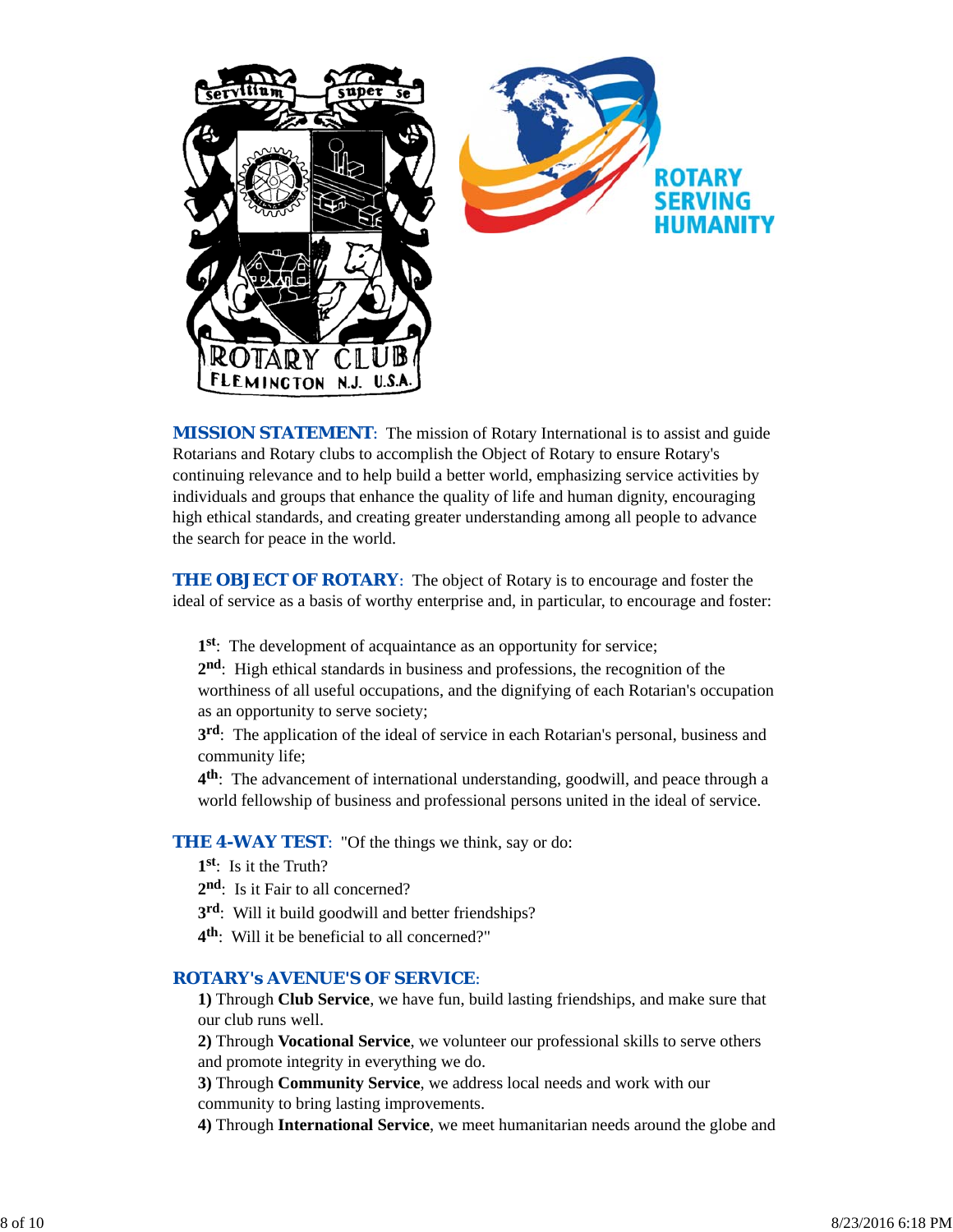promote world understanding and peace.

**5)** Through **Youth Service**, we work with young people to help them become the next generation of leaders, visionaries, and peacemakers.

| <b>Rotarian</b>                   | <b>Member Since</b> | <b>Classification</b>           |
|-----------------------------------|---------------------|---------------------------------|
| Black, Bruce B.                   | 2007                | <b>Health and Fitness</b>       |
| Bohler, Herbert C. (Herb)         | 1977                | <b>Specialty Advertising</b>    |
| <b>Boynton, Adam</b>              | 2016                | <b>Church / Social Services</b> |
| Campbell, Jennifer                | 2015                | <b>General Practice</b>         |
| Chittenden, Robert L. (Bob)       | 2003                | M.E.F.P. Consulting Engineering |
| Clark, Arthur L. (Sandy)          | 1987                | Printing                        |
| Davidson, James G. (Jim)          | 2002                | <b>Rubber Products</b>          |
| del Campo, Ann                    | 2016                | <b>Scientist &amp; Farmer</b>   |
| Ferrari, Frederick J. (Fred)      | 1964                | Orthodontia                     |
| Fisher, Charles H. (Charlie)      | 1961                | <b>Funeral Services</b>         |
| Fisher, Thomas H. (Tom)           | 2012                | Property & Casualty Insurance   |
| Harrison, Jeffrey (Jeff)          | 1996                | Psychotherapy                   |
| <b>Goldsmith, Cheryl</b>          | 2016                | <b>Realtor</b>                  |
| <b>Goodwin, Michael S.</b>        | 2016                | <b>Youth Development</b>        |
| Hyman, Lynn                       | 2010                | <b>Retail Banking</b>           |
| Kamnitsis, Christopher P. (Chris) | 2001                | <b>Financial Planning</b>       |
| <b>Kritharis, Nikolaos (Nik)</b>  | 2016                | <b>Dentistry</b>                |
| Liebross, Ira                     | 1997                | <b>Family Medicine</b>          |
| Loew, Darren                      | 2002                | Orthodontics                    |
| Martin, Teresa (Terry)            | 1993                | Solid Waste/Recycling           |
| Mazujian, Harry                   | 2004                | Clergy                          |
| McWilliams, Nancy                 | 1992                | Psychotherapy                   |
| Metz, Kim                         | 2007                | <b>Technical Education</b>      |
| Muller, George D.                 | 1964                | <b>Cut Glass Manufacturing</b>  |
| Nastasi, William (Bill)           | 1996                | <b>General Contracting</b>      |
| Newland, Robert D. (Bob)          | 1998                | Insurance                       |
| Ownes, Terry M.                   | 1987                | <b>Floor Covering</b>           |
| Phelan, Christopher J. (Chris)    | 2009                | <b>Chamber Of Commerce</b>      |
| Randolph, R. Wayne                | 1982                | Veterinary Medicine             |
| Reinbacher, Otto A.               | 1997                | Clergy                          |
| Rogow, Stephen S. (Steve)         | 1973                | Orthodontics                    |
| Schaible, R. Michael (Mick)       | 1998                | <b>Appraisal Services</b>       |
| Skowronek, Kenneth J. (Ken)       | 1994                | Family Law                      |
| Sollner, Richard F. (Dick)        | 1962                | Air Transportation              |
| Stothoff, Richard H. (Dick)       | 1966                | <b>Sanitary Engineering</b>     |
| Weinstein, Theodore H. (Ted)      | 1994                | <b>Pulmonary Medicine</b>       |

#### **2016-2017 CLUB MEMBER ROSTER Rotary Club of Flemington, NJ**

Current Number of Members: 43